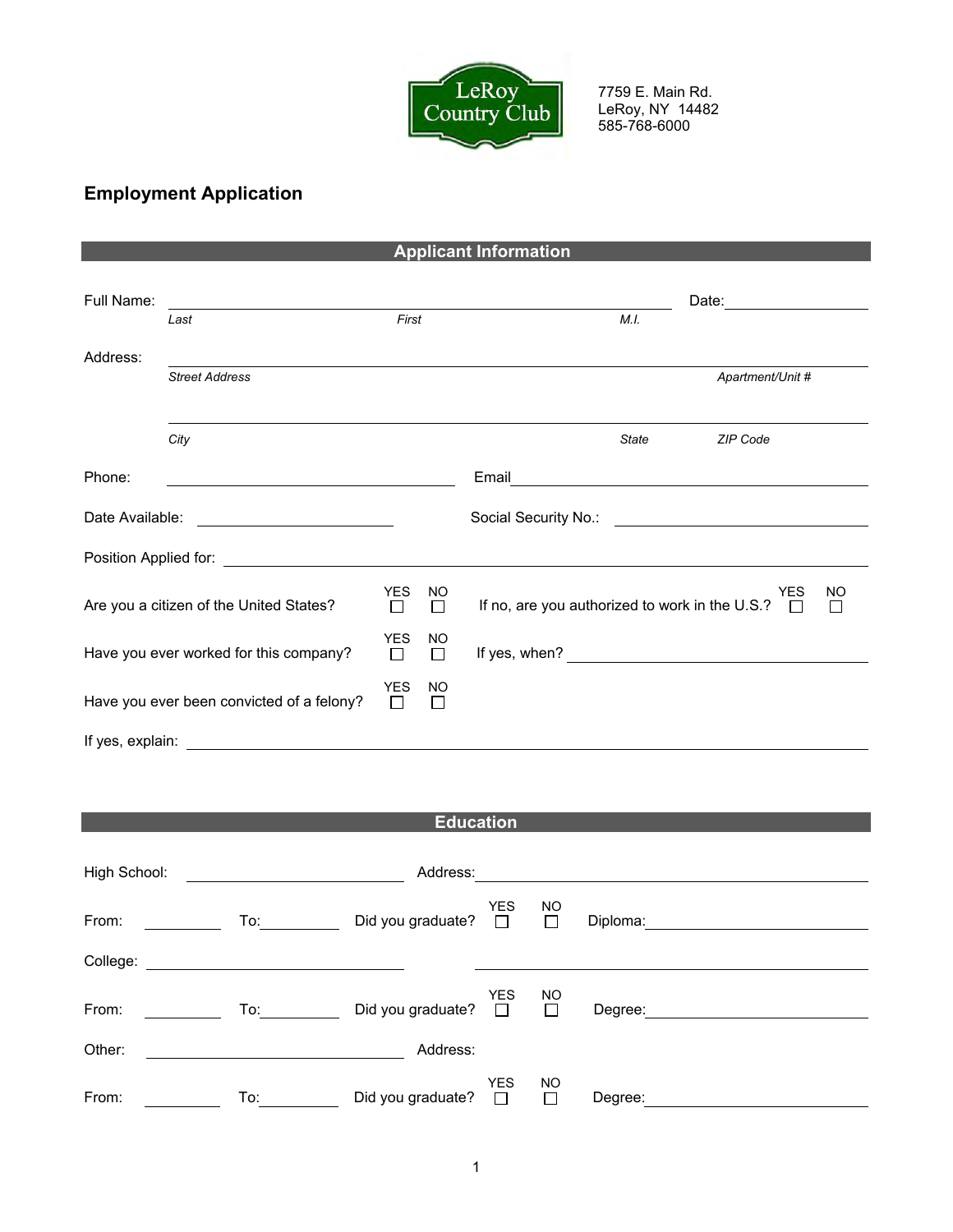## **References**

|            | Please list three professional references.                  |                                       |                                                           |
|------------|-------------------------------------------------------------|---------------------------------------|-----------------------------------------------------------|
|            |                                                             |                                       | Relationship:___________________                          |
| Company:   |                                                             |                                       | Phone: ___________________                                |
| Address:   |                                                             |                                       |                                                           |
|            |                                                             |                                       |                                                           |
|            |                                                             |                                       | Relationship:_____________________                        |
| Company:   |                                                             |                                       | Phone: ______________________                             |
| Address:   |                                                             |                                       |                                                           |
|            |                                                             |                                       | Relationship:_____________________                        |
| Company:   |                                                             |                                       | Phone: _______________________                            |
| Address:   | <u> 1999 - Johann Stoff, amerikansk politiker (d. 1989)</u> |                                       |                                                           |
|            |                                                             |                                       |                                                           |
|            |                                                             |                                       |                                                           |
|            |                                                             | <b>Previous Employment</b>            |                                                           |
| Company:   |                                                             |                                       | Phone: _______________________                            |
| Address:   | <u> 1989 - Johann Stoff, amerikansk politiker (d. 1989)</u> |                                       |                                                           |
| Job Title: |                                                             |                                       |                                                           |
|            |                                                             |                                       |                                                           |
| From:      | To: _________________                                       |                                       |                                                           |
|            | May we contact your previous supervisor for a reference?    | <b>YES</b><br>NO<br>П<br>$\mathsf{L}$ |                                                           |
|            |                                                             |                                       |                                                           |
| Company:   |                                                             |                                       | Phone: __________________                                 |
| Address:   |                                                             |                                       | Supervisor: 2000                                          |
|            |                                                             |                                       |                                                           |
| Job Title: |                                                             |                                       |                                                           |
|            |                                                             |                                       |                                                           |
| From:      |                                                             |                                       | Reason for Leaving: <u>contained and all proportional</u> |
|            | May we contact your previous supervisor for a reference?    | <b>YES</b><br>NO<br>$\mathsf{L}$      |                                                           |